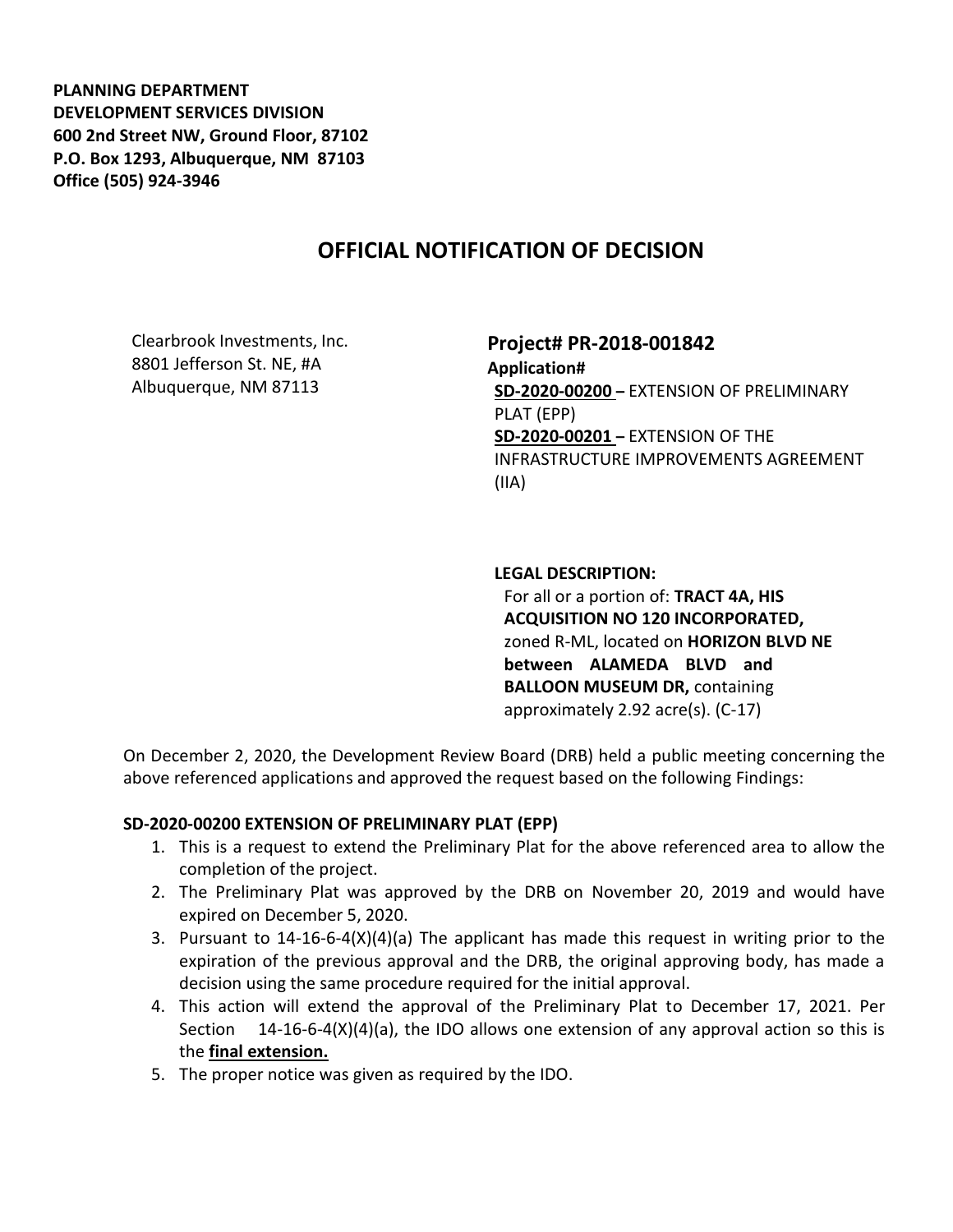Official Notice of Decision Project # PR-2018-001842 Applications# SD-2020-00200, SD-2020-00201 Page 2 of 3

### **SD-2020-00201 EXTENSION OF THE INFRASTRUCTURE IMPROVEMENTS AGREEMENT (IIA)**

- 6. This is a request to extend the Infrastructure Improvements Agreement for the above referenced area to allow the completion of the project. It is a request for a 1-year extension.
- 7. The current Infrastructure List was approved on November 20, 2019. The infrastructure improvements are anticipated to be completed in the next several weeks, necessitating the extension of the IIA.
- 8. Pursuant to 14-16-6-4(X)(4)(a) The applicant has made this request in writing prior to the expiration of the previous approval and the DRB, the original approving body, has made a decision using the same procedure required for the initial approval. The city received the application on November 18, 2020, prior to the expiration of the IIA.
- 9. This action will extend the approval of the IIA to December 17, 2021.
- 10. The proper notice was given as required by the IDO.

APPEAL: If you wish to appeal this decision, you must do so within 15 days of the DRB's decision or by **DECEMBER 17, 2020.** The date of the DRB's decision is not included in the 15-day period for filing an appeal, and if the  $15<sup>th</sup>$  day falls on a Saturday, Sunday or Holiday, the next working day is considered as the deadline

for filing the appeal.

For more information regarding the appeal process, please refer to Section 14-16-6-4(U) of the Integrated Development Ordinance (IDO). Appeals should be submitted via email to [PLNDRS@CABQ.GOV](mailto:PLNDRS@CABQ.GOV) (if files are less than 9MB in size). Files larger than 9MB can be sent to **[PLNDRS@CABQ.GOV](mailto:PLNDRS@CABQ.GOV)** using [https://wetransfer.com.](https://wetransfer.com/) A Non-Refundable filing fee will be calculated and you will receive instructions about paying the fee online.

You will receive notification if any person files an appeal. If there is no appeal, you can receive Building Permits at any time after the appeal deadline quoted above, provided all conditions imposed at the time of approval have been met. Applicants submitting for building permit prior to the completion of the appeal period do so at their own risk. Successful applicants are reminded that there may be other City regulations of the IDO that must be complied with, even after approval of the referenced application(s).

Sincerely,

Jolene Wolfley DRB Chair

JW/jr